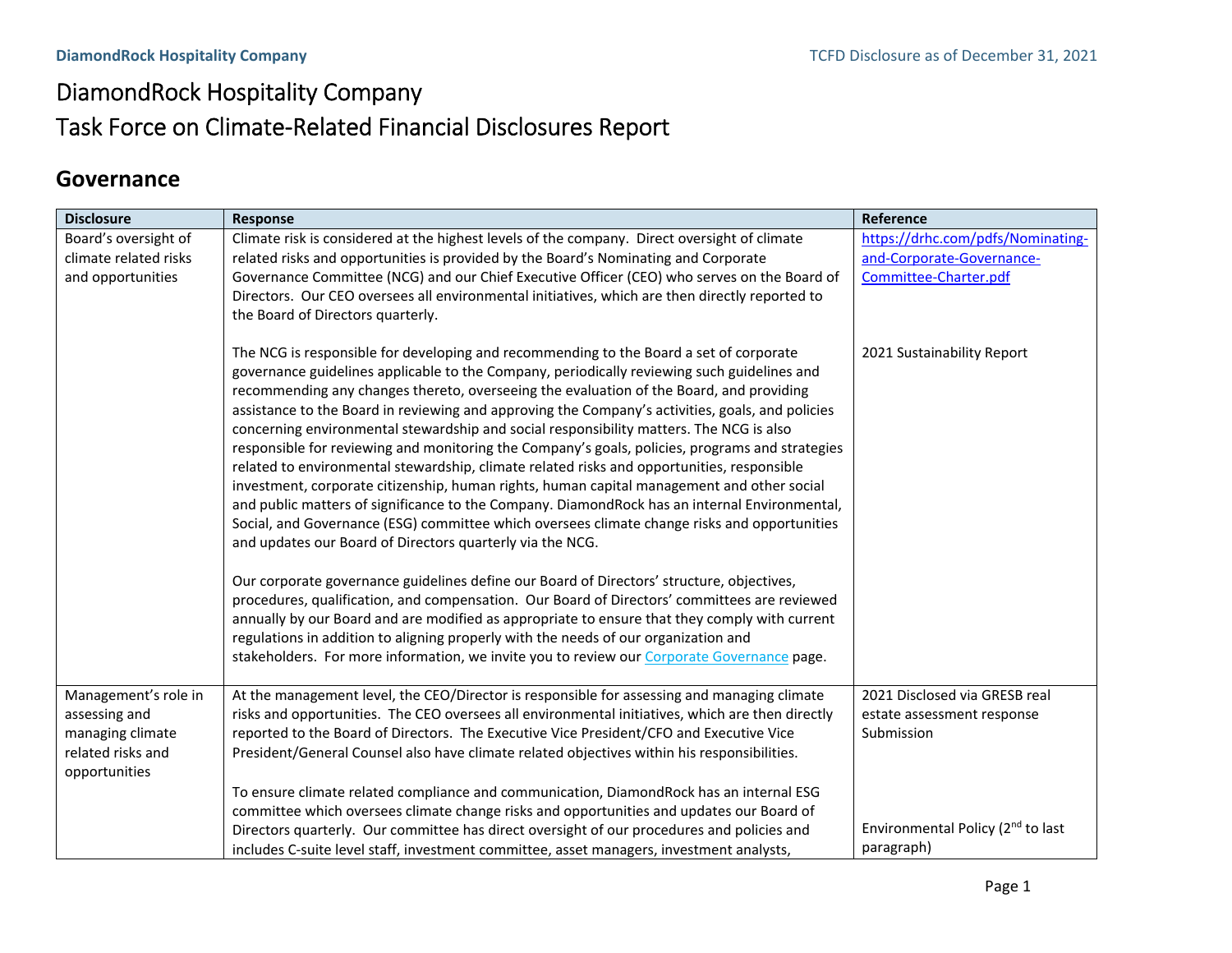| <b>Disclosure</b> | <b>Response</b>                                                                                                                                                                                                                                                                                                                                                                                                                                                                                                                                                                                                                                                                                                                                                                                                                                                                                                                 | Reference                  |
|-------------------|---------------------------------------------------------------------------------------------------------------------------------------------------------------------------------------------------------------------------------------------------------------------------------------------------------------------------------------------------------------------------------------------------------------------------------------------------------------------------------------------------------------------------------------------------------------------------------------------------------------------------------------------------------------------------------------------------------------------------------------------------------------------------------------------------------------------------------------------------------------------------------------------------------------------------------|----------------------------|
|                   | dedicated staff on ESG issues, investor relations and general counsel. The CEO is on the                                                                                                                                                                                                                                                                                                                                                                                                                                                                                                                                                                                                                                                                                                                                                                                                                                        |                            |
|                   | committee and acts as the senior decision maker accountable for climate related issues.                                                                                                                                                                                                                                                                                                                                                                                                                                                                                                                                                                                                                                                                                                                                                                                                                                         | 2021 Sustainability Report |
|                   | DiamondRock's executive officers actively engage asset management, investment and design,<br>development, construction, and legal teams to assess climate related issues. These teams<br>include this climate assessment as part of their review of operating performance at hotels and<br>evaluation of capital expenditures opportunities. Prior to these meetings, our CEO is provided<br>with reports on hotel performance and memoranda to support proposals for making capital<br>investments. If appropriate, these reports also include assessments of climate risks and<br>opportunities. Content reported through these means includes (1) overview of asset<br>performance and utility spend, (2) performance against financial and sustainability objectives,<br>and (3) updates regarding new risks and opportunities (including local regulations and factors)<br>that may support proposed capital expenditures. |                            |
|                   | Our CEO receives updates on the status of sustainability projects and returns on investment data<br>upon completion of project implementation. Additionally, when follow-up actions are requested                                                                                                                                                                                                                                                                                                                                                                                                                                                                                                                                                                                                                                                                                                                               |                            |
|                   | by our CEO during meetings to review asset performance and capital expenditures, our asset                                                                                                                                                                                                                                                                                                                                                                                                                                                                                                                                                                                                                                                                                                                                                                                                                                      |                            |
|                   | management, investment, and design, development and construction teams are tasked with                                                                                                                                                                                                                                                                                                                                                                                                                                                                                                                                                                                                                                                                                                                                                                                                                                          |                            |
|                   | oversight over and execution of the identified follow-up procedures and actions.                                                                                                                                                                                                                                                                                                                                                                                                                                                                                                                                                                                                                                                                                                                                                                                                                                                |                            |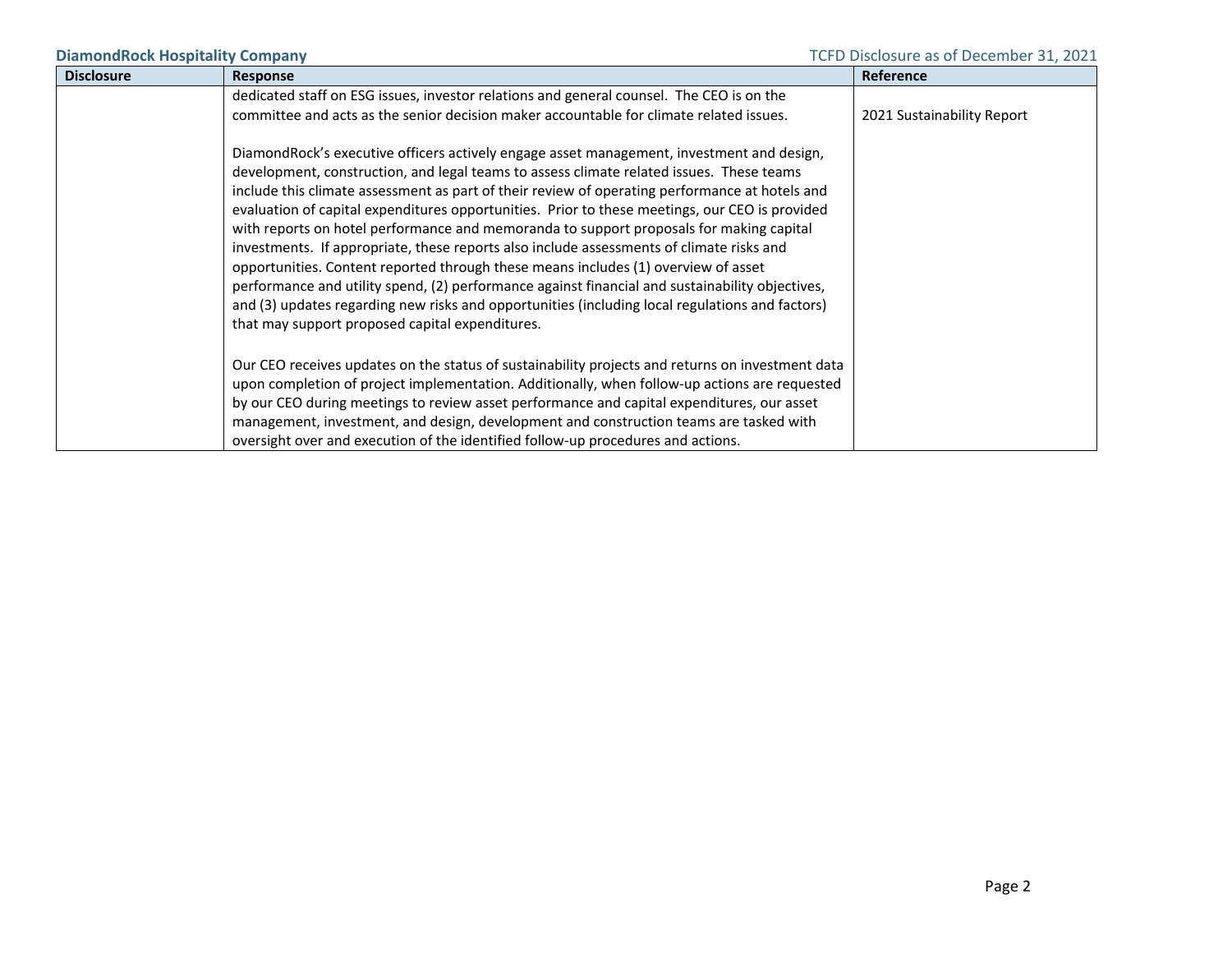## **Strategy**

At the asset level, the time-period for investment currently varies between 1-10 years based on the investment horizon and opportunities for each property. At the corporate level, sustainability objectives are established annually. For the purposes of assessing climate risk and opportunities we use the following time horizons: Short-term (<3 years), Medium‐term (3‐6 years), and Long‐term (>6‐10 years or longer).

| <b>Disclosure</b>                                                          | <b>Response</b>           |                                                                                                                                                                                                                                                                                                                                                                                                                                                                                                                                                                                                                                                                                                                                                                                                                                                                                                             |                                                                                                                                                                                                                                                                                                                                                                                                                                                                 | Reference |
|----------------------------------------------------------------------------|---------------------------|-------------------------------------------------------------------------------------------------------------------------------------------------------------------------------------------------------------------------------------------------------------------------------------------------------------------------------------------------------------------------------------------------------------------------------------------------------------------------------------------------------------------------------------------------------------------------------------------------------------------------------------------------------------------------------------------------------------------------------------------------------------------------------------------------------------------------------------------------------------------------------------------------------------|-----------------------------------------------------------------------------------------------------------------------------------------------------------------------------------------------------------------------------------------------------------------------------------------------------------------------------------------------------------------------------------------------------------------------------------------------------------------|-----------|
| Climate-related risks                                                      | <b>Time Frame</b>         | <b>Physical Climate Risk</b>                                                                                                                                                                                                                                                                                                                                                                                                                                                                                                                                                                                                                                                                                                                                                                                                                                                                                | <b>Climate Opportunities</b>                                                                                                                                                                                                                                                                                                                                                                                                                                    | N/A       |
| and opportunities<br>identified over the<br>short, medium and<br>long-term | Short and<br>Medium Term: | Increased disruptive weather events<br>such as hurricanes, wildfires, floods,<br>and droughts<br>More extremes in weather<br>$\bullet$<br>(temperature, precipitation, wind)<br>Structural damage to buildings<br>$\bullet$<br>Poor or unhealthy indoor air quality<br>$\bullet$<br>due to smog, smoke or other pollution<br><b>Transition Climate Risk</b><br>Increased insurance premiums<br>$\bullet$<br>Supply chain challenges and and<br>٠<br>increased costs of building materials<br>and furnishings<br>Treaties, laws and regulations enacted<br>$\bullet$<br>to regulate or limit carbon emissions<br>and affect structural, equipment, and<br>operational aspects of lodging facilities<br>Increased requirements for climate-<br>$\bullet$<br>related disclosure and actions<br>Changing consumer and business<br>٠<br>traveler buyer demands for climate-<br>friendly solutions, products, and | Financial savings resulting from<br>investments in efficiency<br>Viability of investment in renewable<br>$\bullet$<br>energy<br>Rebates and incentives resulting from<br>$\bullet$<br>regulatory changes<br>Asset value protection resulting from<br>investment in resilience measures<br>Avoided future cost from early action<br>$\bullet$<br>on forthcoming regulation<br>Meeting changing customer and<br>$\bullet$<br>preferences to increase market share |           |
|                                                                            |                           | services                                                                                                                                                                                                                                                                                                                                                                                                                                                                                                                                                                                                                                                                                                                                                                                                                                                                                                    |                                                                                                                                                                                                                                                                                                                                                                                                                                                                 |           |
|                                                                            | <b>Time Frame</b>         | <b>Physical Climate Risk</b>                                                                                                                                                                                                                                                                                                                                                                                                                                                                                                                                                                                                                                                                                                                                                                                                                                                                                |                                                                                                                                                                                                                                                                                                                                                                                                                                                                 |           |
|                                                                            | Long Term or              | Systemic change in average<br>$\bullet$                                                                                                                                                                                                                                                                                                                                                                                                                                                                                                                                                                                                                                                                                                                                                                                                                                                                     |                                                                                                                                                                                                                                                                                                                                                                                                                                                                 |           |
|                                                                            | Unknown:                  | temperatures and precipitation, and in                                                                                                                                                                                                                                                                                                                                                                                                                                                                                                                                                                                                                                                                                                                                                                                                                                                                      |                                                                                                                                                                                                                                                                                                                                                                                                                                                                 |           |
|                                                                            |                           | frequency in extremes                                                                                                                                                                                                                                                                                                                                                                                                                                                                                                                                                                                                                                                                                                                                                                                                                                                                                       |                                                                                                                                                                                                                                                                                                                                                                                                                                                                 |           |
|                                                                            |                           | Sea level rise                                                                                                                                                                                                                                                                                                                                                                                                                                                                                                                                                                                                                                                                                                                                                                                                                                                                                              |                                                                                                                                                                                                                                                                                                                                                                                                                                                                 |           |
|                                                                            |                           | <b>Transition Climate Risk</b>                                                                                                                                                                                                                                                                                                                                                                                                                                                                                                                                                                                                                                                                                                                                                                                                                                                                              |                                                                                                                                                                                                                                                                                                                                                                                                                                                                 |           |
|                                                                            |                           | Asset valuation shifts                                                                                                                                                                                                                                                                                                                                                                                                                                                                                                                                                                                                                                                                                                                                                                                                                                                                                      |                                                                                                                                                                                                                                                                                                                                                                                                                                                                 |           |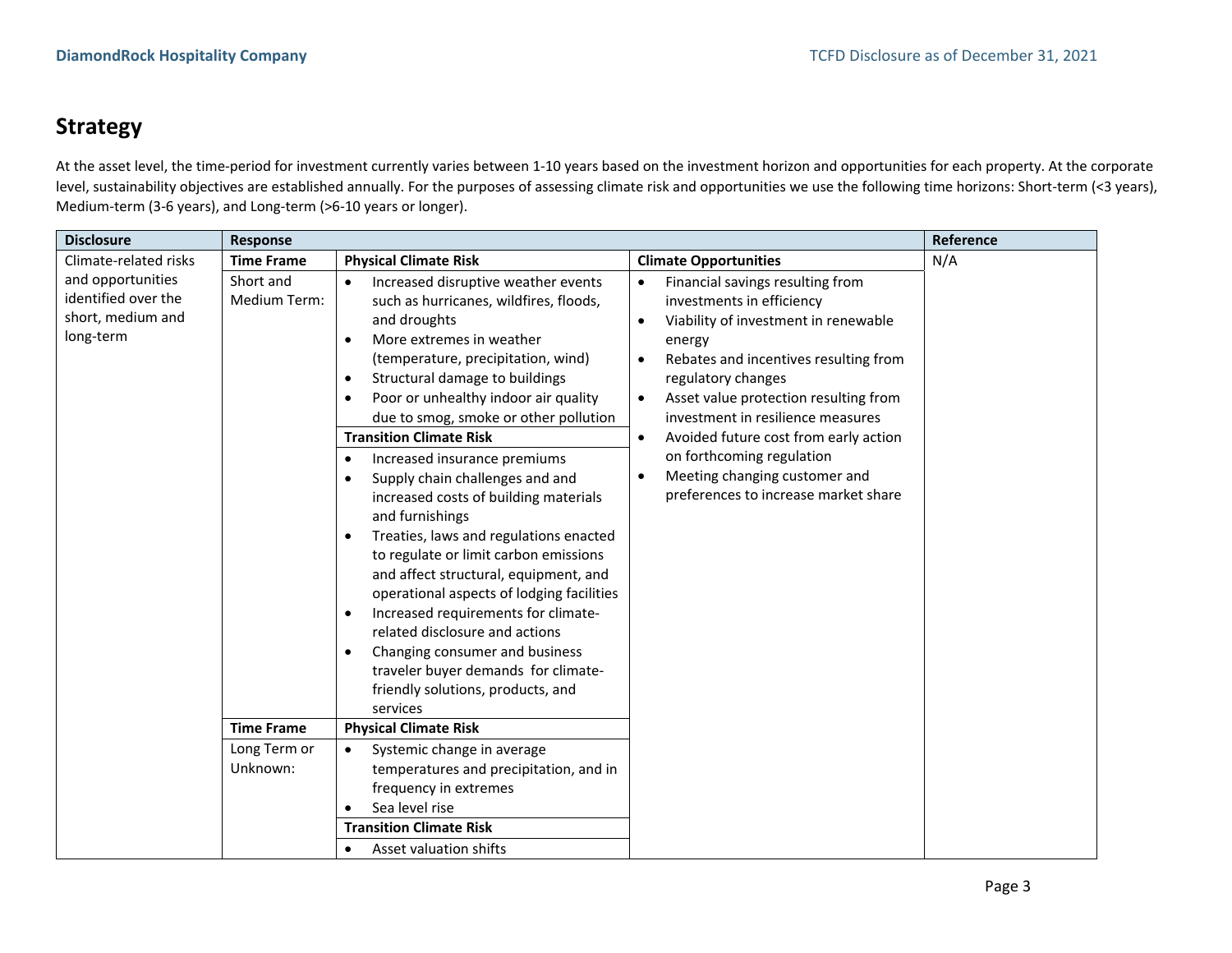**DiamondRock Hospitality Company DiamondRock Hospitality Company TCFD** Disclosure as of December 31, 2021

| <b>Disclosure</b>                                                | Response                                                                                                                                                                                                                                                                                                                                                                                                                                                                                                                                                                                                                                                                                                                                                                                                                                                                                                                                                                                                                                                                                                 | Reference                                                             |
|------------------------------------------------------------------|----------------------------------------------------------------------------------------------------------------------------------------------------------------------------------------------------------------------------------------------------------------------------------------------------------------------------------------------------------------------------------------------------------------------------------------------------------------------------------------------------------------------------------------------------------------------------------------------------------------------------------------------------------------------------------------------------------------------------------------------------------------------------------------------------------------------------------------------------------------------------------------------------------------------------------------------------------------------------------------------------------------------------------------------------------------------------------------------------------|-----------------------------------------------------------------------|
|                                                                  |                                                                                                                                                                                                                                                                                                                                                                                                                                                                                                                                                                                                                                                                                                                                                                                                                                                                                                                                                                                                                                                                                                          |                                                                       |
| Impact on Business,<br><b>Strategy and Financial</b><br>Planning | DiamondRock's vision is to be the premier allocator of capital in the lodging industry and our mission to<br>deliver above-average, long-term stockholder returns. Sustainability and management of climate risk<br>supports our Company's management principles and strategic objectives, to (1) aggressively manage assets<br>to maximize hotel profits, and (2) actively recycle capital to upgrade the portfolio.                                                                                                                                                                                                                                                                                                                                                                                                                                                                                                                                                                                                                                                                                    | Disclosed via 2021<br><b>GRESB real estate</b><br>assessment response |
|                                                                  | Climate risk is embedded throughout the life cycle stages of DRHC's real estate investments from due<br>diligence to ongoing asset management, renovation and ultimately disposition. The company performs<br>asset level risk assessments as a standard part of its due diligence process for new acquisitions. The<br>assessment includes climate and climate change adaptation, compliance with regulatory requirements,<br>energy efficiency, flooding, GHG emissions, natural hazards and transportation.                                                                                                                                                                                                                                                                                                                                                                                                                                                                                                                                                                                           | 2021 Sustainability<br>Report - Sustainability<br>Investments and     |
|                                                                  | Our portfolio-wide Environmental Management System ("EMS") outlines our processes and procedure to<br>support continuous improvement and address our most significant environmental aspects. This includes<br>setting performance goals and annual measurements, collecting data on a regular basis, reviewing data and<br>information to monitor against progress, and externally reporting on environmental performance. DHRC has<br>identified GHG emissions as a significant environmental aspect within its EMS.                                                                                                                                                                                                                                                                                                                                                                                                                                                                                                                                                                                    | Portfolio Management<br>Strategy                                      |
|                                                                  | For ongoing risk assessment of our existing portfolio, we consider physical, regulatory and market risks in all<br>locations where we operate. For most identified risks, the frequency of assessment is typically quarterly or<br>more frequently. The estimated likelihood of impact is "more likely than not" and estimated magnitude of<br>impact is considered to be "low-medium" at this time.                                                                                                                                                                                                                                                                                                                                                                                                                                                                                                                                                                                                                                                                                                     | 10-K, page 17, 2/28/20                                                |
|                                                                  | Four of our hotels (Havana Cabana Key West, Margaretville Key West, Westin Fort Lauderdale Beach Resort,<br>and Renaissance Charleston Historic District) are located in areas that have experienced, and will continue<br>to experience, many hurricanes.                                                                                                                                                                                                                                                                                                                                                                                                                                                                                                                                                                                                                                                                                                                                                                                                                                               |                                                                       |
|                                                                  | In addition, to the extent that climate change causes an increase in storm intensity or rising sea levels, our<br>hotels, which are concentrated in coastal areas and other areas that may be impacted by climate change,<br>may be susceptible to an increase in weather-related damage. Additionally, even in the absence of direct<br>physical damage to our hotels, the occurrence of any natural disasters, a changing climate in the area of any<br>of our hotels will likely have a material adverse effect on business and commercial travelers and tourists,<br>the economy generally and the hotel and tourism industries in particular. While we cannot predict the<br>impact of the occurrence of any of these events, such events may result in decreases in consumer<br>discretionary spending, including the frequency with which our customers choose to stay at hotels or the<br>amount they spend on hotels, which could result in a material adverse effect on our business, financial<br>condition, results of operations and our ability to make distributions to our stockholders. |                                                                       |
|                                                                  | Numerous treaties, laws and regulations have been enacted to regulate or limit carbon emissions. Changes<br>in the regulations and legislation relating to climate change, and complying with such laws and regulations,<br>may require us to make significant investments in our hotels and could result in increased energy costs at                                                                                                                                                                                                                                                                                                                                                                                                                                                                                                                                                                                                                                                                                                                                                                   |                                                                       |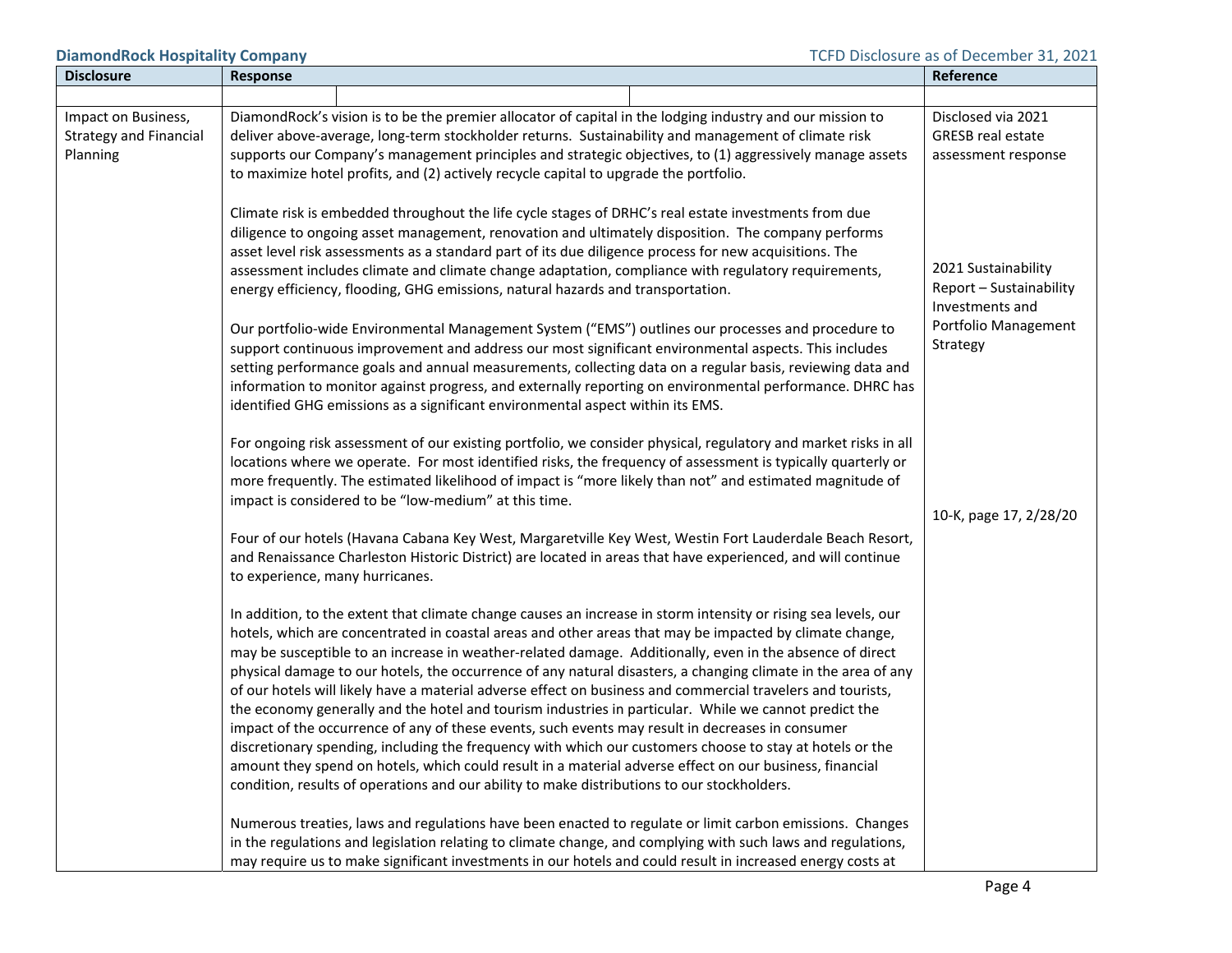| <b>Disclosure</b>               | <b>Response</b>                                                                                                                                                                                                                                                                                                                                                                                                                                                                                                                                                                                                                                                                                                                       | Reference                |
|---------------------------------|---------------------------------------------------------------------------------------------------------------------------------------------------------------------------------------------------------------------------------------------------------------------------------------------------------------------------------------------------------------------------------------------------------------------------------------------------------------------------------------------------------------------------------------------------------------------------------------------------------------------------------------------------------------------------------------------------------------------------------------|--------------------------|
|                                 | our properties which could have a material adverse effect on our results of operations and our ability to                                                                                                                                                                                                                                                                                                                                                                                                                                                                                                                                                                                                                             |                          |
|                                 | make distributions to our stockholders.                                                                                                                                                                                                                                                                                                                                                                                                                                                                                                                                                                                                                                                                                               | Disclosed via 2021       |
|                                 |                                                                                                                                                                                                                                                                                                                                                                                                                                                                                                                                                                                                                                                                                                                                       | <b>GRESB</b> real estate |
|                                 | We aim to increase profitability by ensuring efficient building operations through our environmental                                                                                                                                                                                                                                                                                                                                                                                                                                                                                                                                                                                                                                  | assessment response      |
|                                 | reduction targets. In 2022, we plan to continue working with management companies, brands, partners                                                                                                                                                                                                                                                                                                                                                                                                                                                                                                                                                                                                                                   |                          |
|                                 | and stakeholders to create value and reduce risk through our ESG initiatives.                                                                                                                                                                                                                                                                                                                                                                                                                                                                                                                                                                                                                                                         |                          |
| Organizational                  | We recognize the fundamental shift that will occur as business and society strives toward decarbonization                                                                                                                                                                                                                                                                                                                                                                                                                                                                                                                                                                                                                             |                          |
| Resilience and Impact           | and net-zero by 2050. DiamondRock is currently evaluating the pathway and corresponding policy,                                                                                                                                                                                                                                                                                                                                                                                                                                                                                                                                                                                                                                       |                          |
| of Different Scenarios,         | procedure, engagement, and budgetary needs required to align with a net-zero pathway in its own                                                                                                                                                                                                                                                                                                                                                                                                                                                                                                                                                                                                                                       |                          |
| Including 2 degrees or<br>lower | emissions. In parallel, the risk management, due diligence, and strategy aspects of our governance and EMS                                                                                                                                                                                                                                                                                                                                                                                                                                                                                                                                                                                                                            |                          |
|                                 | incorporate the various transitional changes that will impact us as government policy and our value chain<br>concurrently pursue net-zero alignment. This includes energy sources and pricing, regulation, customer                                                                                                                                                                                                                                                                                                                                                                                                                                                                                                                   |                          |
|                                 | preference, and building standards at a minimum.                                                                                                                                                                                                                                                                                                                                                                                                                                                                                                                                                                                                                                                                                      |                          |
|                                 |                                                                                                                                                                                                                                                                                                                                                                                                                                                                                                                                                                                                                                                                                                                                       |                          |
| Investments in low              | We consider carbon pricing when valuating new investment properties. An analysis is performed to                                                                                                                                                                                                                                                                                                                                                                                                                                                                                                                                                                                                                                      | Disclosed via 2021       |
| carbon opportunities            | understand the expense of making new commercial property investments carbon neutral.                                                                                                                                                                                                                                                                                                                                                                                                                                                                                                                                                                                                                                                  | <b>GRESB</b> real estate |
|                                 |                                                                                                                                                                                                                                                                                                                                                                                                                                                                                                                                                                                                                                                                                                                                       | assessment response      |
|                                 | In 2020, we invested over \$5.9 million in energy, water, and waste efficiency projects and energy                                                                                                                                                                                                                                                                                                                                                                                                                                                                                                                                                                                                                                    |                          |
|                                 | conservation programs. Many of our investments were in low carbon opportunities, including renewable                                                                                                                                                                                                                                                                                                                                                                                                                                                                                                                                                                                                                                  |                          |
|                                 |                                                                                                                                                                                                                                                                                                                                                                                                                                                                                                                                                                                                                                                                                                                                       |                          |
|                                 |                                                                                                                                                                                                                                                                                                                                                                                                                                                                                                                                                                                                                                                                                                                                       |                          |
|                                 |                                                                                                                                                                                                                                                                                                                                                                                                                                                                                                                                                                                                                                                                                                                                       |                          |
|                                 |                                                                                                                                                                                                                                                                                                                                                                                                                                                                                                                                                                                                                                                                                                                                       |                          |
|                                 |                                                                                                                                                                                                                                                                                                                                                                                                                                                                                                                                                                                                                                                                                                                                       |                          |
|                                 |                                                                                                                                                                                                                                                                                                                                                                                                                                                                                                                                                                                                                                                                                                                                       |                          |
|                                 |                                                                                                                                                                                                                                                                                                                                                                                                                                                                                                                                                                                                                                                                                                                                       |                          |
|                                 | energy and investments to reduce energy consumption from non-renewable sources. In 2020, we invested<br>in a solar panel project at Cavallo Point, the Lodge at the Golden Gate Bridge. Additionally, we invested in<br>LED lighting retrofits at Hilton Garden Inn Times Square. At Renaissance Charleston, improvements were<br>made to roofing and insulation. The Boston Westin experienced decreased energy consumption due to<br>boiler replacements. At the Westin Fort Lauderdale Beach Resort, investments were made in high efficiency<br>HVAC equipment and window replacements designed to reduce energy consumption. DiamondRock is on<br>track to meet or exceed our 2025 energy, carbon, and water efficiency targets. |                          |

# **Risk Management**

| <b>Disclosure</b>           | Response                                                                                              | <b>References</b>   |
|-----------------------------|-------------------------------------------------------------------------------------------------------|---------------------|
| Process for identifying and | DiamondRock's identification and assessment of climate related risks is guided by its EMS. The EMS    | 2021 Sustainability |
| assessing climate related   | guides our portfolio management strategy, as we aim for continuous improvement through an ISO         | Report              |
| risks                       | 14001-aligned process of "plan", "do", "check", and "act". Across our portfolio, we continue to make  |                     |
|                             | strategic investments in energy, water, and waste reduction projects. We also engage in preventive    | Disclosed via 2021  |
|                             | maintenance and invest in enhancements to roofs, façades, and structural property elements to protect | GRESB real estate   |
|                             | against climate change-related risks. Additionally, we monitor and report on energy and water         |                     |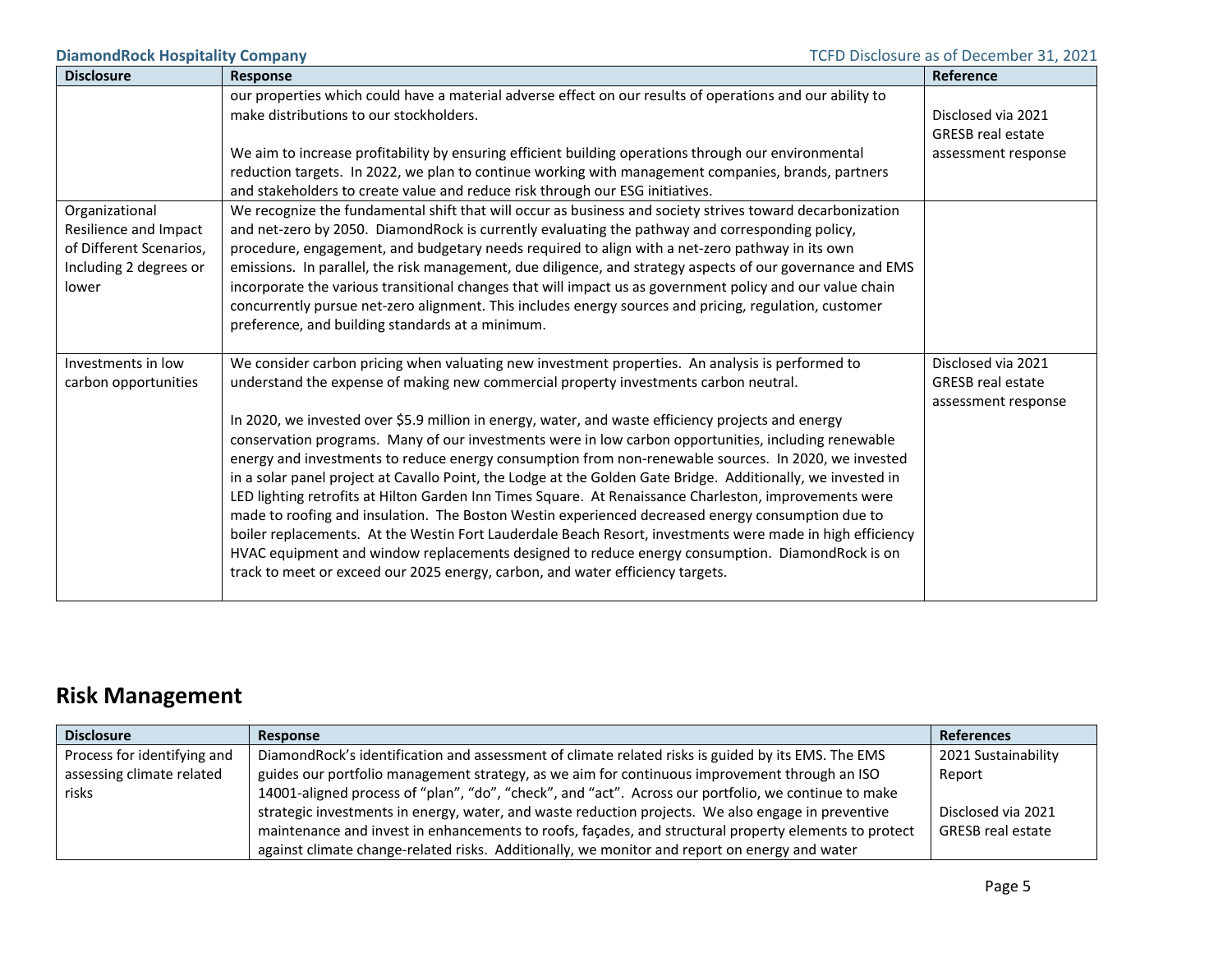| <b>Disclosure</b>                               | Response                                                                                                                                                                                                                                                                                                                                                                                                                                                                                                                                                                                                                                                                                                                                                                                                                                                                                                                                                                                                                                                                                                                                                                                                                                                                | <b>References</b>                                                     |
|-------------------------------------------------|-------------------------------------------------------------------------------------------------------------------------------------------------------------------------------------------------------------------------------------------------------------------------------------------------------------------------------------------------------------------------------------------------------------------------------------------------------------------------------------------------------------------------------------------------------------------------------------------------------------------------------------------------------------------------------------------------------------------------------------------------------------------------------------------------------------------------------------------------------------------------------------------------------------------------------------------------------------------------------------------------------------------------------------------------------------------------------------------------------------------------------------------------------------------------------------------------------------------------------------------------------------------------|-----------------------------------------------------------------------|
|                                                 | consumption and waste generation performance and consider other environmental risks specific to the                                                                                                                                                                                                                                                                                                                                                                                                                                                                                                                                                                                                                                                                                                                                                                                                                                                                                                                                                                                                                                                                                                                                                                     | assessment response -                                                 |
|                                                 | locations and regions where our hotels are located.                                                                                                                                                                                                                                                                                                                                                                                                                                                                                                                                                                                                                                                                                                                                                                                                                                                                                                                                                                                                                                                                                                                                                                                                                     | <b>Risk Management</b>                                                |
|                                                 | In 2021, DRHC conducted its fourth portfolio-wide water risk assessment using the World Resources<br>Institute's Aqueduct tool and Ecolab Water Risk Monetizer. We plan to continue monitoring potential<br>changes in the cost and availability of water in key markets, such as California, and leveraging the water<br>risk assessments to inform future decision making on capital expenditures for water efficiency projects.<br>In 2021, we continued to support the Cornell Hotel Sustainability Benchmarking study and encouraged<br>the companies that manage our owned hotels to participate. We will be using the results to engage with<br>our management companies on performance and to help support the industry initiative to develop<br>common hotel benchmarks for energy, greenhouse gas emissions, and water consumption. We also<br>collectively engaged with hotel brands to further align our ESG objectives and goals.<br>DiamondRock performs asset level risk assessments as a standard part of its due diligence process for<br>new acquisitions. The assessment includes climate and climate change adaptation, compliance with<br>regulatory requirements, energy efficiency, flooding, GHG emissions, natural hazards and transportation. | Disclosed via 2021<br><b>GRESB real estate</b><br>assessment response |
|                                                 | We consider physical, regulatory and market risks in all locations where we operate. For the majority of<br>identified risks, the frequency of assessment is typically quarterly or more frequently. The estimated<br>likelihood of impact is "more likely than not" and estimated magnitude of impact is considered to be<br>"low-medium" at this time.                                                                                                                                                                                                                                                                                                                                                                                                                                                                                                                                                                                                                                                                                                                                                                                                                                                                                                                |                                                                       |
| Processes for managing<br>climate related risks | We manage risks through our investments in sustainability and emissions reduction projects. We also<br>engage in preventive maintenance and invest in enhancements to roofs, façades and structural property<br>elements to protect against weather-related risks. Additionally, we monitor electricity and water<br>consumption and costs to avoid peak demand surcharges and address is specific to locations and regions<br>where our hotels are located. We also consider natural disaster risks and risks related to climate change,<br>including at seven of our properties located in seismically active zones and five located in areas that<br>experience hurricanes.                                                                                                                                                                                                                                                                                                                                                                                                                                                                                                                                                                                          | Disclosed via<br>2021GRESB real estate<br>assessment response         |
|                                                 | DiamondRock has an Environmental Policy. The goal of DiamondRock's Environmental Policy is to<br>understand and reduce environmental risks, comply with all laws and governmental regulations, identify<br>opportunities to decrease environmental impact, and strive for improvement in the environmental<br>performance of our portfolio.                                                                                                                                                                                                                                                                                                                                                                                                                                                                                                                                                                                                                                                                                                                                                                                                                                                                                                                             | <b>Environmental Policy</b>                                           |
| Integration into overall risk<br>management     | Our asset management, investment and design, development and construction teams work<br>collaboratively to support the ongoing identification and monitoring of environmental risks and<br>opportunities. We also engage with our hotel managers and consultants to support the ongoing<br>identification of physical, regulatory and market risks and opportunities at the company and asset level<br>through property-level capital expenditure plans and other mechanisms. Additionally, we conduct water<br>risk assessments using the Ecolab Water Risk Monetizer, WRI Aqueduct tool, and FEMA flood zones tool.                                                                                                                                                                                                                                                                                                                                                                                                                                                                                                                                                                                                                                                   | Disclosed via 2021<br><b>GRESB real estate</b><br>assessment response |
|                                                 | DRHC provides training and development on ESG specific topics to 100% of employees annually.                                                                                                                                                                                                                                                                                                                                                                                                                                                                                                                                                                                                                                                                                                                                                                                                                                                                                                                                                                                                                                                                                                                                                                            |                                                                       |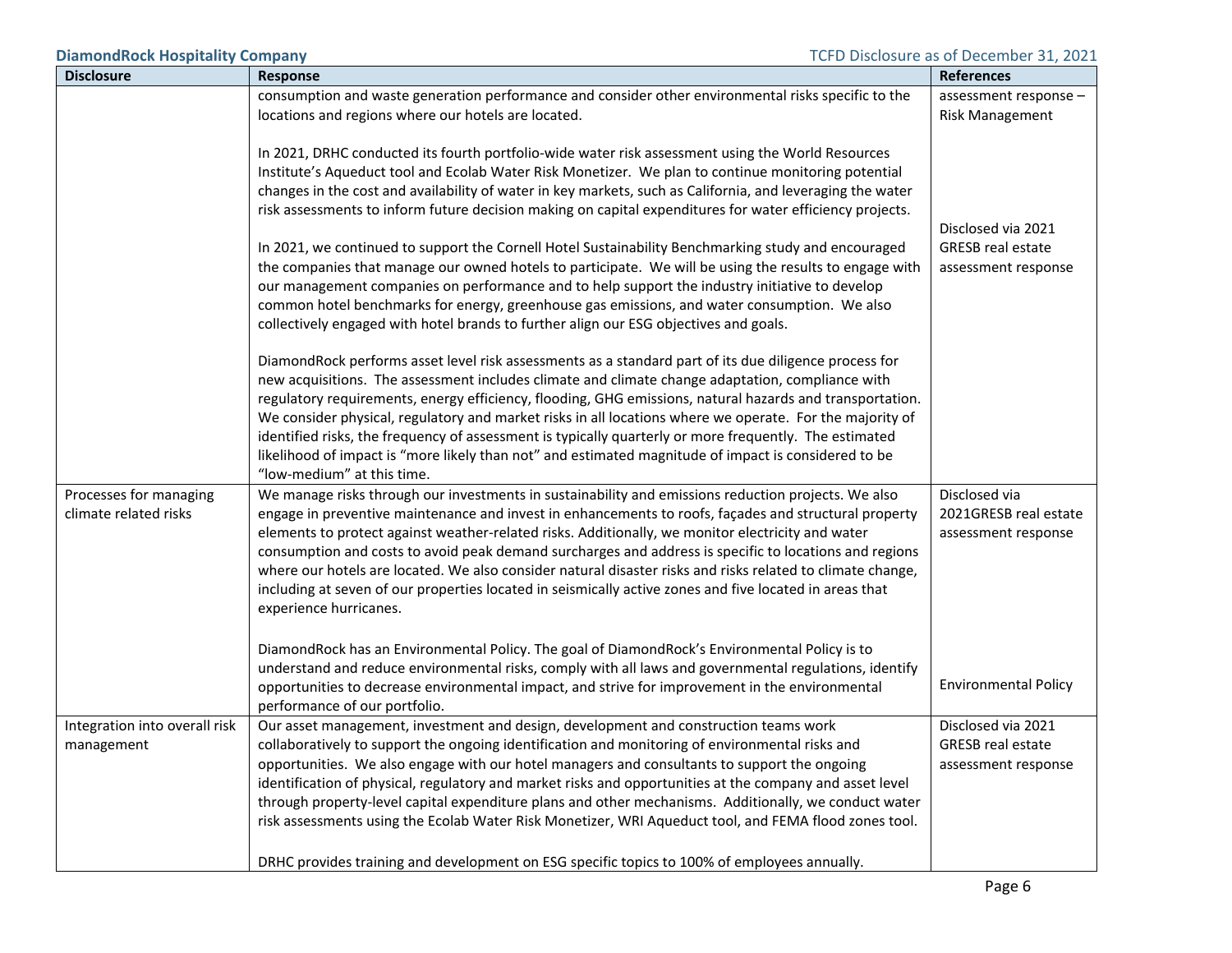| <b>Disclosure</b> | Response                                                                                     | References |
|-------------------|----------------------------------------------------------------------------------------------|------------|
|                   |                                                                                              |            |
|                   | Supply chain program integrates risk management. Supply chain program includes environmental |            |
|                   | process standards and environmental product standards.                                       |            |